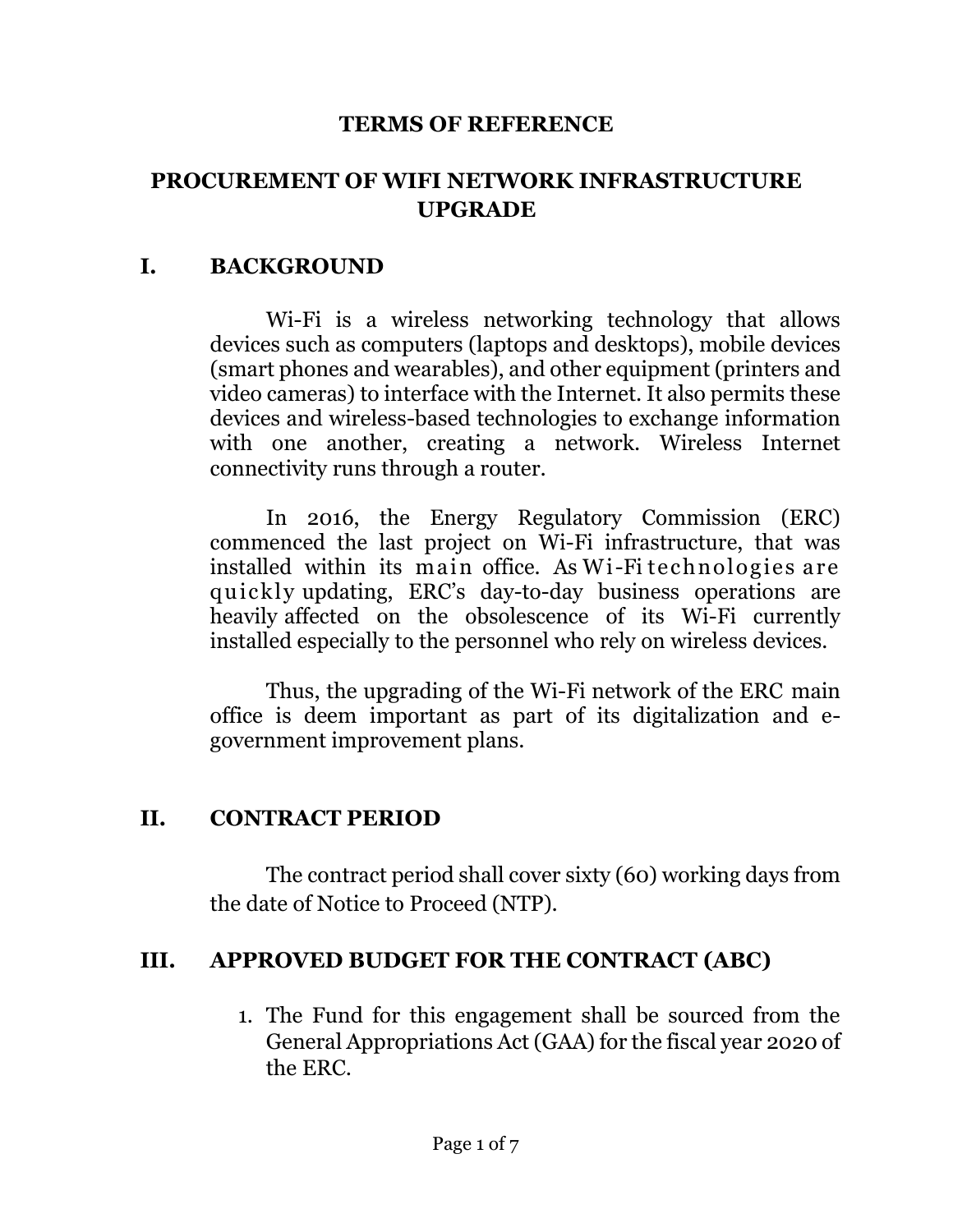2. The ABC for the project is **Two Million Five Hundred Thousand Pesos (PhP2,500,000.00)** inclusive of all government taxes and other fees and charges.

### **IV. MODE OF PROCUREMENT**

The Procurement of WiFi Network Infrastructure Upgrade (Project) shall be undertaken through Competitive Bidding pursuant to RA No. 9184 and its 2016 Revised IRR.

## **V. QUALIFICATIONS OF THE SERVICE PROVIDER**

The Contractor should have the necessary eligibility, experience and expertise in providing the service, with the following credentials:

- 1. At least fifteen (15) years experience in providing Wireless Network Solutions. The contractor must submit proof/s to support their fifteen (15) years of experience in proving Wireless Network Solutions (e.g., notarized undertakings, list of contracts, etc); and
- 2. Must submit a Letter from the Principal Certifying Partnership, Experience and Capability; and

## **VI. MINIMUM TRACK RECORD**

The ERC desires a service Contractor who has completed, within the last five (5) years from the date of submission and receipt of bids, a single largest contract that is similar to the Contract to be bid. A similar contract must be a contract the value of which must be at least fifty percent (50%) of the Approved Budget for the Contract (ABC).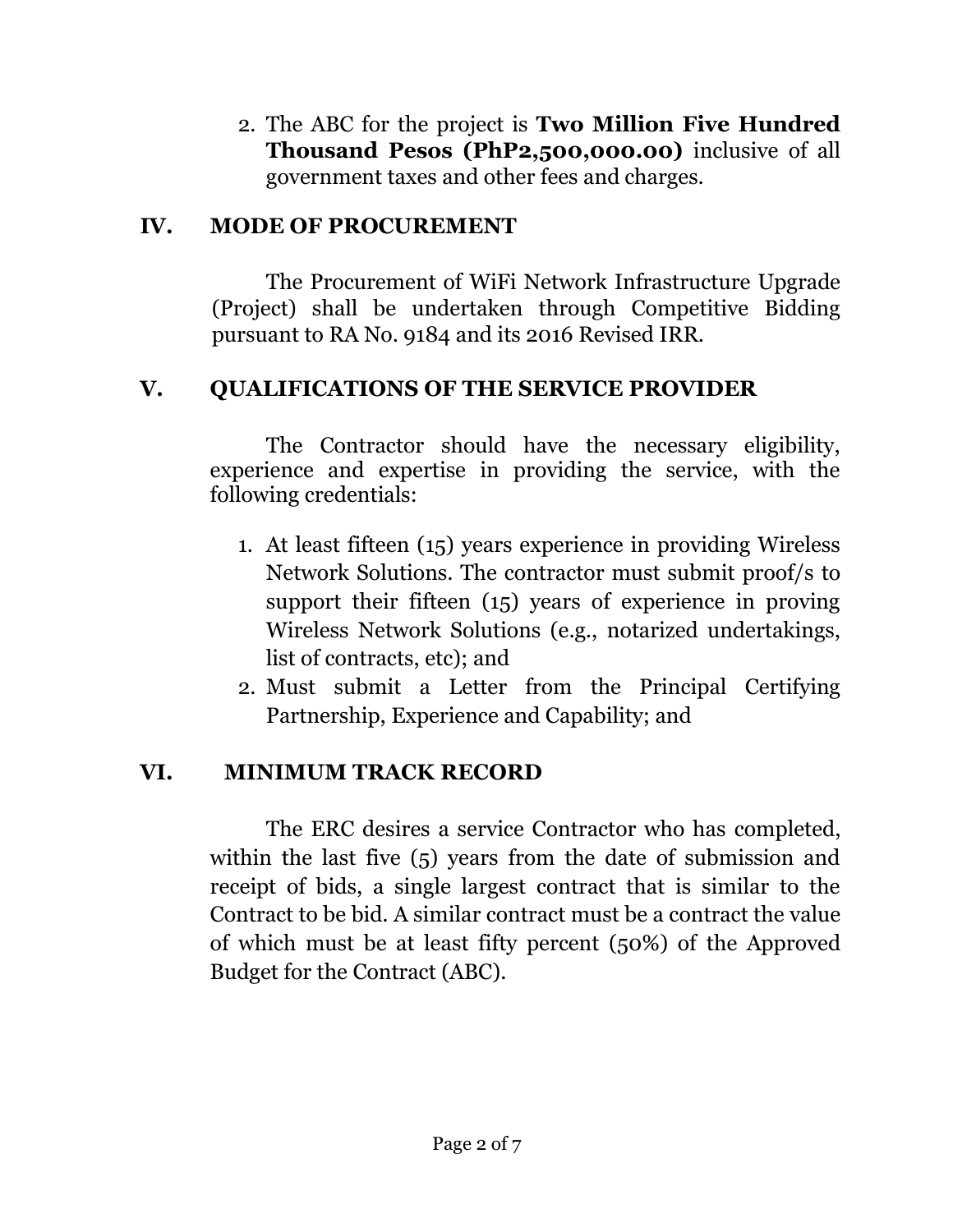## **VII. SCOPE OF WORK AND DELIVERABLES**

The WiFi Network Infrastructure Upgrade (Project) covered the ERC main office only.

# **A. Activities:**

| <b>Activities</b>                                             | <b>Estimated</b><br><b>Working Days</b> |
|---------------------------------------------------------------|-----------------------------------------|
| 1. Delivery of the appliance to the<br><b>ERC Main Office</b> | 45 Days                                 |
| 2. Evaluation and discussion of the<br>network setup          | 2 Days                                  |
| 3. Installation, configuration and<br>testing                 | 10 Days                                 |
| 4. Transfer of knowledge to end-user                          | Davs                                    |

## **B. Detailed Specifications:**

Twenty-two (22) units Wireless Access Points w/ the following specifications:

- 1. Wi-Fi Standards: IEEE 802.11a/b/g/n/ac Wave 2
- 2. Supported Rates:
	- a. 802.11ac
	- b. 802.11n
	- c. 802.11a/g
	- d. 802.11b
- 3. Supported Channels:
	- a. 2.4GHz
	- b. 5GHz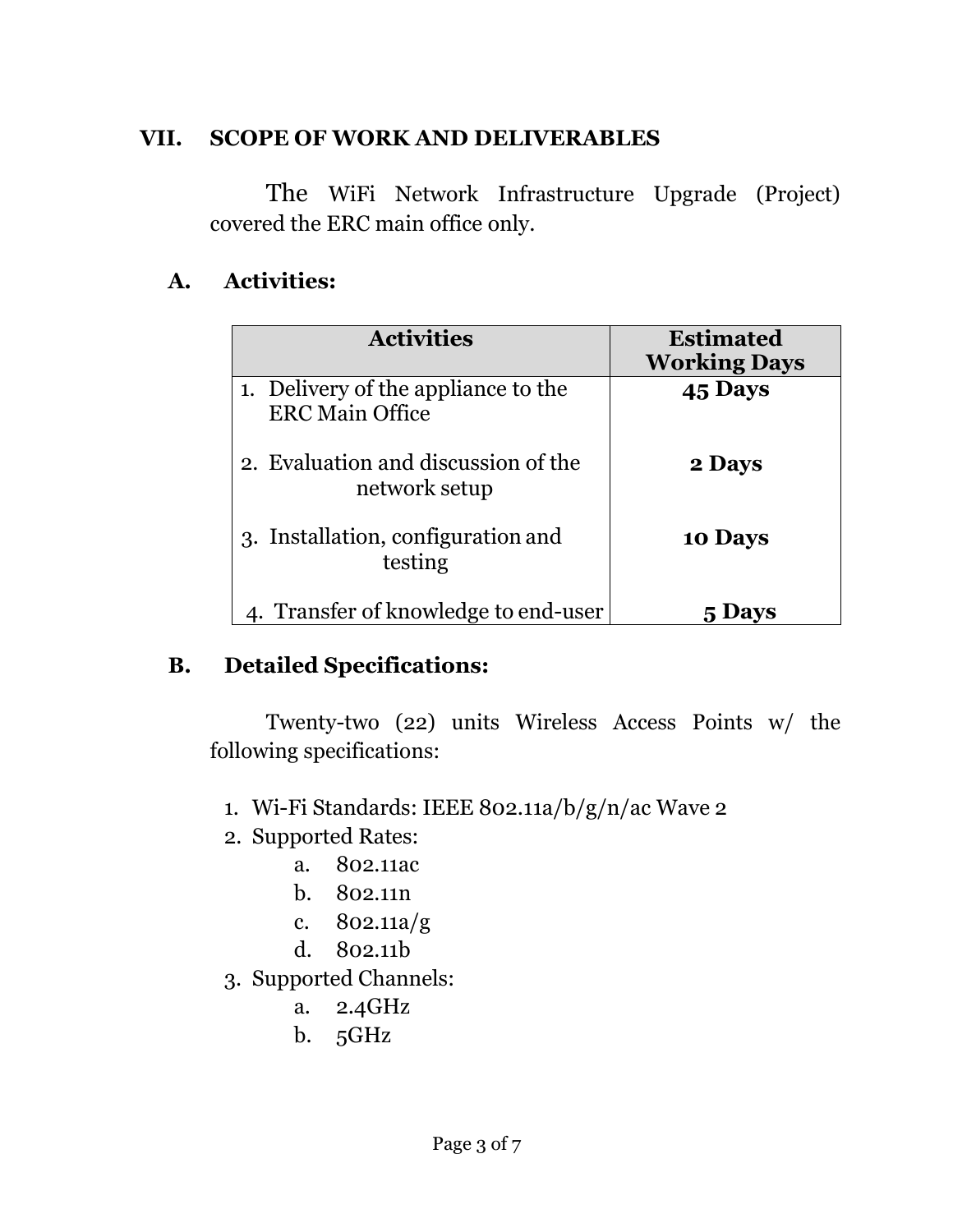- 4. Security:
	- a. WPA-PSK
	- b. WPA-TKIP
	- c. 802.11a/g
	- d. WPA2 AES
	- e. 802.11i
	- f. Dynamic PSK
	- g. WIPS/WIDS
- 5. Other Features:
	- a. WMM
	- b. Power Save
	- c. Tx Beamforming
	- d. LDPC
	- e. STBC
	- f. 802.11r/k/v
	- g. Hotspot
	- h. Hotspot 2.0
	- i. Captive Portal
	- j. WISPr
- 6. Controller Platform Support:
	- a. SmartZone
	- b. ZoneDirector
	- c. Unleashed
	- d. Cloud Wi-Fi
	- e. Standalone
- 7. IP:
- a. IPv4
- b. IPv6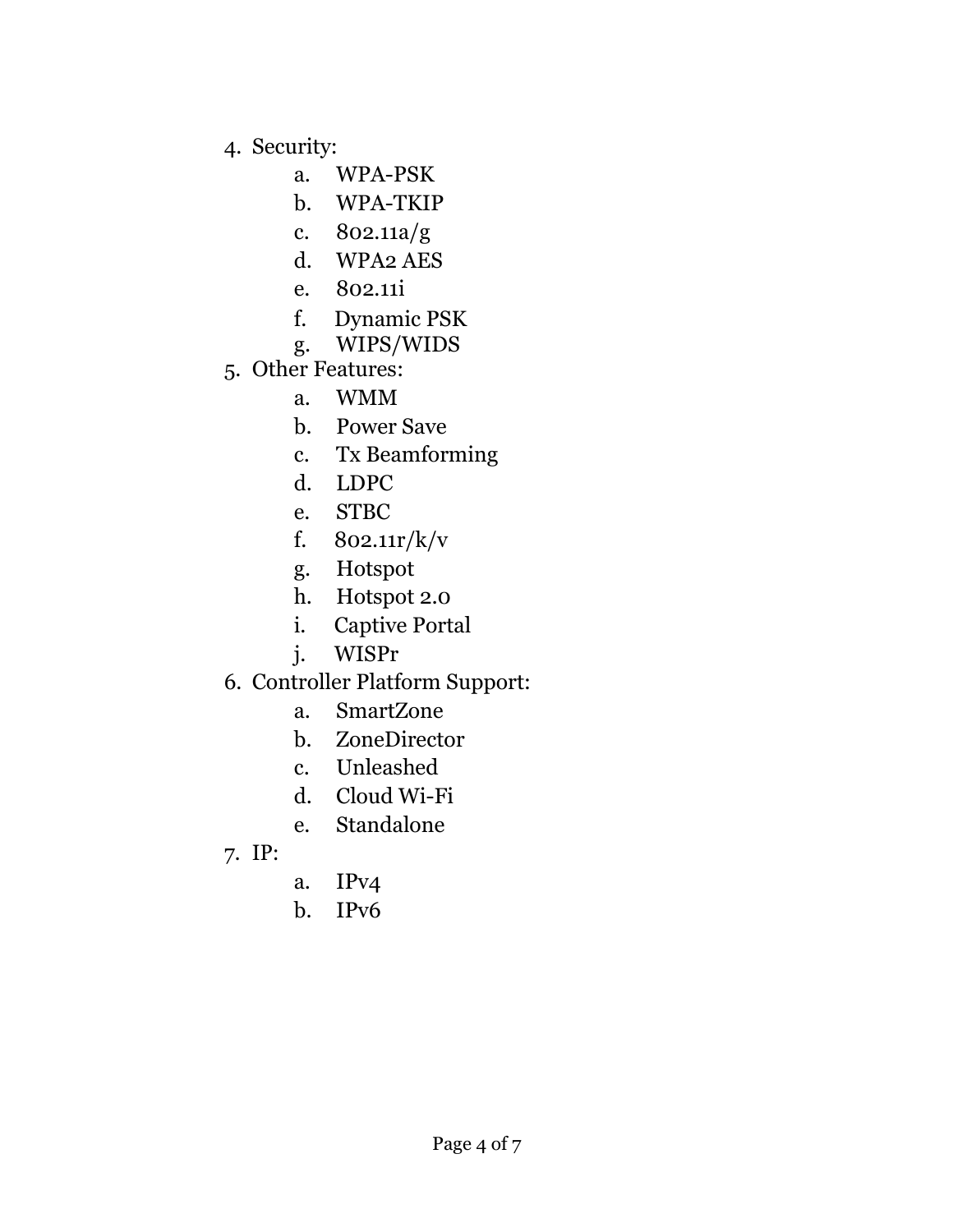- 8. VLAN:
	- a. 802.1Q (1 per BSSID or dynamic per use based on RADIUS)
	- b. VLAN Pooling
	- c. Port-based
- 9. Tunnel:
	- a. L2TP
	- b. GRE
	- c. Soft-GRE
- 10. Policy Management Tools:
	- a. Application Recognition and Control
	- b. Access Control Lists
	- c. Device Fingerprinting
	- d. Rate Limiting
- 11. With IoT capability
- 12. Antenna Type:
	- a. BeamFlex+ adaptive antennas with polarization diversity
	- b. Adaptive antenna that provides up to 64 unique antenna patterns per band
- 13. Antenna Gain (max): Up to 3dBi
- 14. Ethernet:
	- a. 2 x 1GbE ports
	- b. RJ-45
	- c. PoE in on one port
- 15. USB:
	- a. USB 2.0 port
	- b. Type A Connector

Please see **Annex "1"** for the list of deployment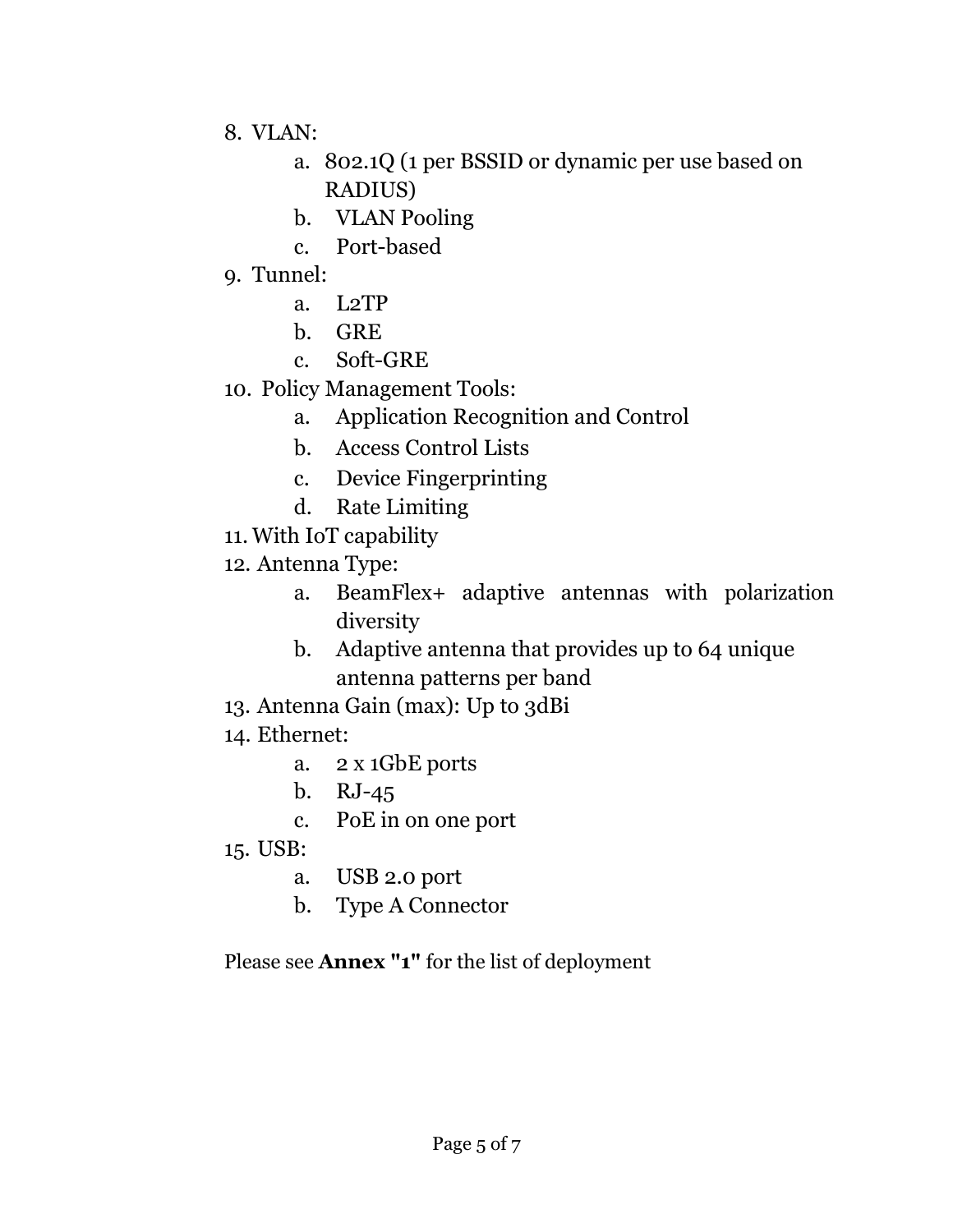- **C.** Other Inclusions:
	- 1. Twenty-two (22) units secure mounting bracket
	- 2. Cabling of twenty-two (22) units to its assigned location indicated in Annex "1"
	- 3. One (1) unit Wi-Fi Controller w/ the ff specifications:
		- a. Number of APs Supported: 150
		- b. Physical Size: 1RU
		- c. Ethernet Ports: 2x GbE
		- d. Authentication Support:
			- i. 802.1x
			- ii. Local Database
			- iii. Open
			- iv. Active Directory
			- v. RADIUS
			- vi. LDAP
		- e. Guest Networking / Captive Portal capability
		- f. Integrated DHCP Servers
		- g. AP Discovery and Control: L2/L3
		- h. Management Interface:
			- i. Web
			- ii. FlexMaster
			- iii. SCI
			- iv. Mobile App
		- i. Management Protocol: SNMP v3
		- j. VLAN Support: Dynamic VLANs
		- k. Deployment:
			- i. Tunneled
			- ii. Local Breakout

# **D. Other Requirements**

Contractor must ensure that service providers are is physically and mentally fit to perform the work and compliant with ERC Health protocols.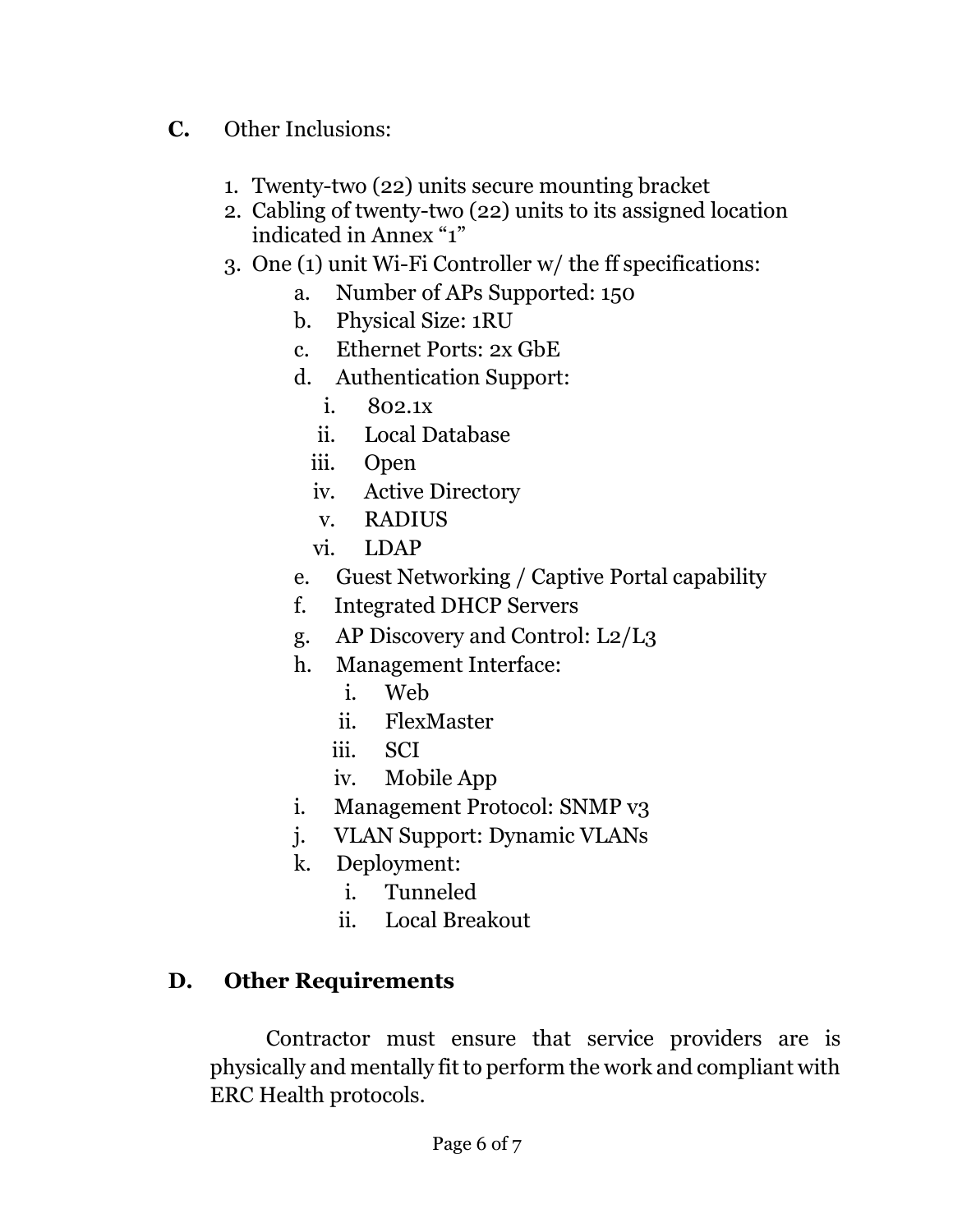### **VIII. WARRANTY AND MAINTENANCE**

- 1. One (1) year warranty.
- 2. With parts and on-site service support for all equipment during the whole duration of the warranty.
- 3. After-sales support services.

### **IX. PAYMENT SCHEME**

- 1. 20% of the payment shall be released upon delivery of the ICT equipment on the site. ICT equipment refers to one (1) unit WiFi Controller, twenty-two (22) units WiFi Access Point including its twenty-two (22) brackets and cabling.
- 2. The remaining 80% will be released upon 100% completion of the project but the ERC has the right to terminate / cancel the project at any time with or without notice to the contractor if it observes that the said contractor cannot deliver and fully utilize the capability and features of the subject infrastructure.
- 3. Upon cancellation, the 20% initial payment must be returned to ERC.

### **X. LIQUIDATED DAMAGES**

1. Where the service provider refuses or fails to satisfactorily complete the work within the specified contract time, plus any extension time duly granted and is hereby in default under the contract, the service provider shall pay ERC for liquidated damages, and not by way of penalty, an amount, as provided in the conditions of the contract, equal to one tenth  $(1/10)$  of one percent (1%) of the cost of the unperformed portion for every day of delay. The maximum deduction shall be ten percent (10%) of the amount of the contract, of which ERC shall have the discretion to terminate the contract without prejudice to any other action or remedy it may take to recover the losses incurred as a result of the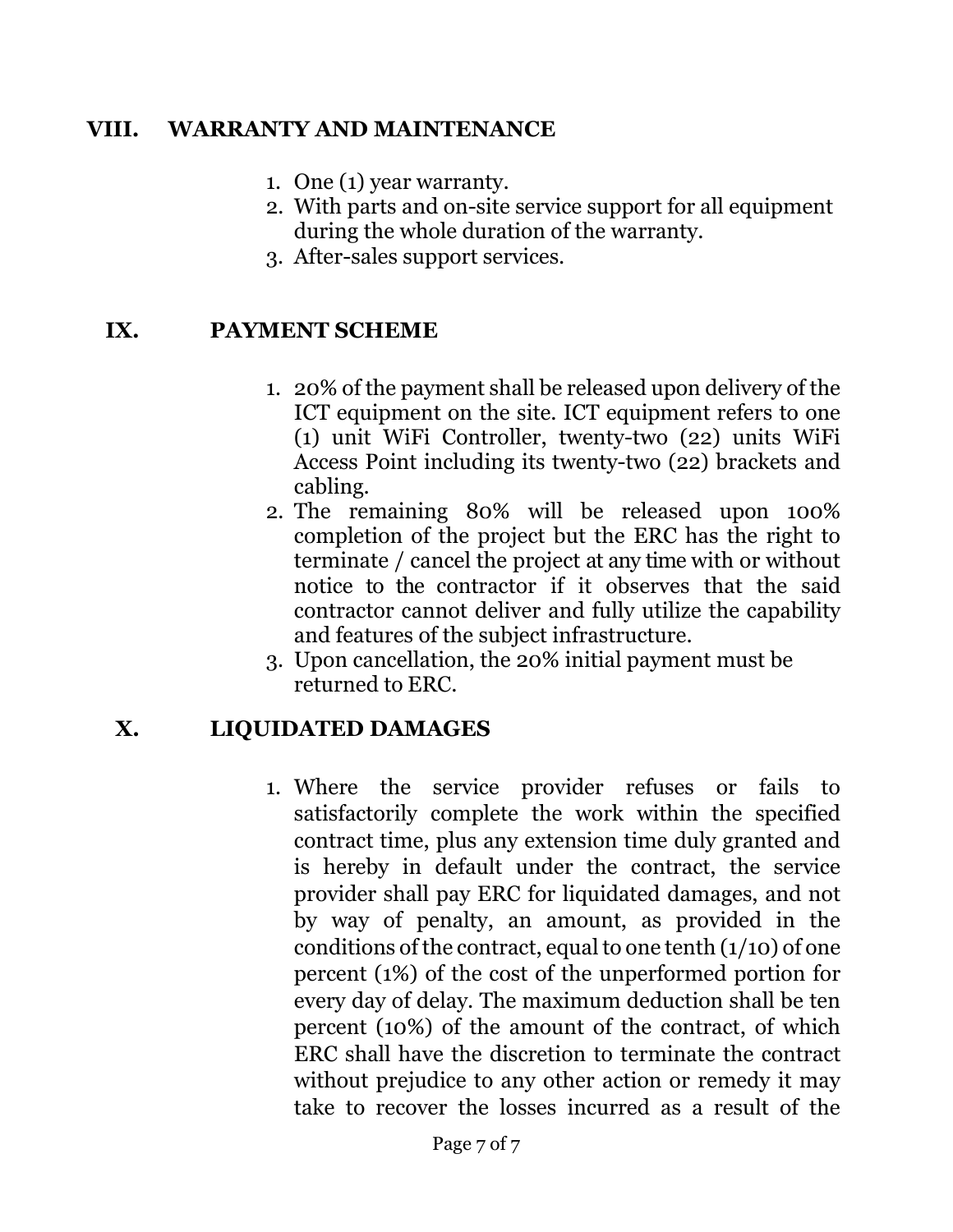service provider's failure/non-performance, including but not limited to forfeiture of performance security and/or blacklisting of the latter.

2. For entitlement to such liquidated damages, ERC need not prove the damages actually incurred. Said damages in any amount shall be deducted from any money due or which may become due the service provider under the Contract and/or collect such liquidated damages from the retention money or other securities posted by the service provider at the ERC's convenience.

### **XI. RESERVATION CLAUSE**

The Energy Regulatory Commission (ERC) reserves the right to reject any end all bids, declare a failure of bidding or not award the contract at any time prior to contract award in accordance with Section 41 of R.A. 9184 and its IRR, without thereby incurring any liability to the affected bidder or bidders.

> Digitally signed by Teofilo G. Arbalate, Jr.